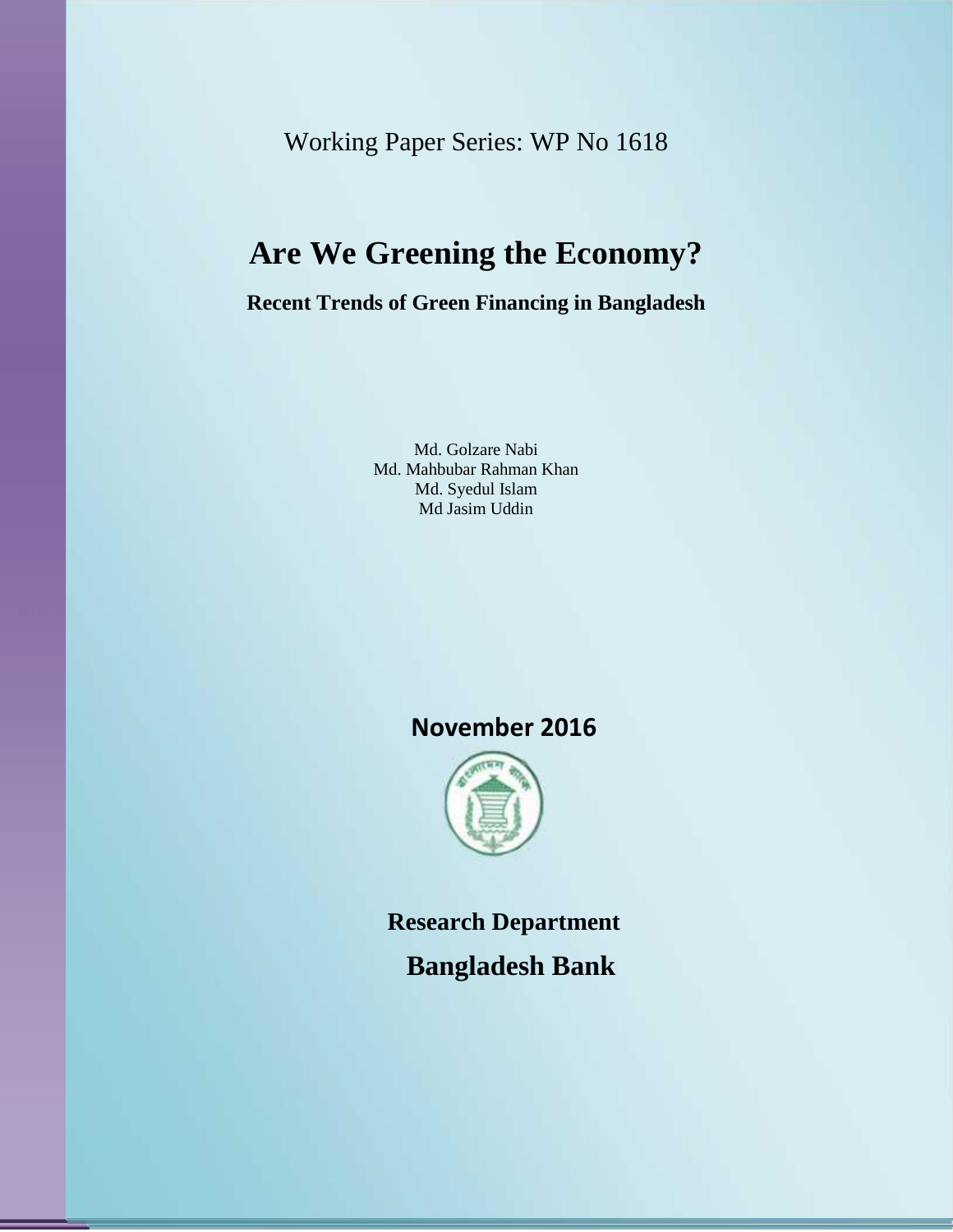## Are We Greening the Economy?

Recent Trends of Green Financing in Bangladesh

November 2016

Md. Golzare Nabi<sup>1,a</sup> Md. Mahbubar Rahman Khan<sup>2</sup> Md. Syedul Islam<sup>3</sup> Md Jasim Uddin<sup>4</sup>

#### **Abstract**

Green banking has attained worldwide attention since it plays a vital role in financing economic activities in attaining the objectives of sustainable growth and development for the economy. Following immense importance of green financing, Bangladesh Bank, the central bank of Bangladesh, has introduced green banking activities in 2009 and issued guidelines on green banking in 2011. This type of initiative in Bangladesh has been the first of its kind in South Asia. Using quarterly data from 2013Q1 to 2016Q2, the present paper analyzes recent trend of green financing in Bangladesh. While the trend of green financing was encouraging until 2014Q4, of late the trend seems stagnant. Despite considerable publicity in green banking, the share of green finance in total bank advances remained poorly over 2 percent, whereas the Bangladesh Bank guideline suggests the ratio to be at least 5 percent. This paper recommends that a thorough policy review on green financing is urgent to enforce a rapid progress in greening the environment for the sake of sustainable growth in Bangladesh.

JEL Classification : G21, O16, Q01

Key Words: Green banking, green financing, sustainable development, Bangladesh

<sup>1, 2,,3,4</sup> Deputy General Manager, Research Department, Bangladesh Bank, central bank of Bangladesh. <sup>a</sup>PhD Candidate (Finance), School of Business Innovation and Technopreneurship, Universiti Malaysia Perlis (UniMAP), Malaysia. The author would like to thank Biru Paksha Paul and Md. Akhtaruzzaman, Bangladesh Bank for their valuable comments and suggestions. Views expressed in the article are the authors' own and they do not necessarily reflect the views of the institutions in which they work. All comments are welcome at nabi.golzare@bb.org.bd.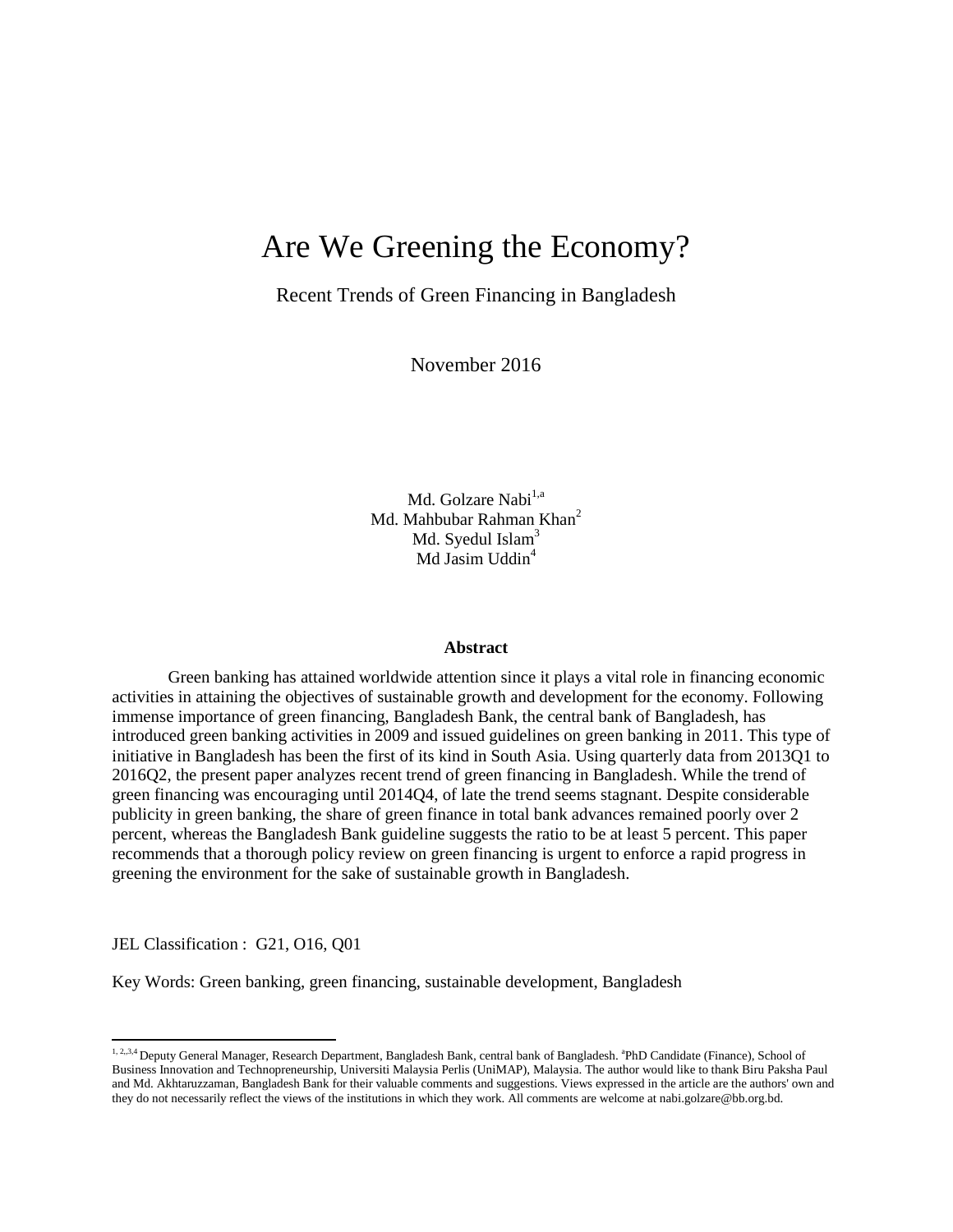#### **1. Introduction**

Green banking has attained worldwide attention since it plays a vital role in financing economic activities in attaining the objectives of sustainable growth and development for the economy. Green banking has also become a buzzword in the banking arena in Bangladesh. Simply, green banking means an 'eco-friendly socially responsible banking' which plays the role of financing intermediary in financing economic activities and operates all other activities in line with attaining objectives towards a healthy environment for the present generation as well as the future generation. Green banking has also been motivated to include ethical investment, socially responsible investment, and corporate social responsibility in addition to sustainable investment and day-to-day eco-friendly operational procedures. Following immense importance of green banking, Bangladesh has introduced green banking activities in 2009 and issued guidelines on green banking in 2011 as a first nation in South Asia. In order to enhance green banking activities, Bangladesh bank as a Central Bank of the country has undertaken various initiatives. The present paper assesses financing under green banking in Bangladesh.

The objective of the paper lies in reviewing trends of financing under green banking in Bangladesh and putting forward policy options to enhancing green banking activities. More specific objectives of the proposed study project includes: (a) to analyze concepts and importance of green banking; (b) to review trend of financing under green banking in Bangladesh; (c) to investigate the existing challenges of green financing and (e) to design ways and means for smooth expansion of green banking in Bangladesh.

The remaining portion of the paper has been organized as follows. Following introduction, the second chapter provides review of literature on green banking; the third chapter deals with data and research methodology; the fourth chapter analyses present programs of green banking and trends of green financing in Bangladesh; the fifth chapter investigates challenges and finally, the sixth chapter contains policy options and conclusion.

#### **2. Literature Review**

As green banking activities is a new issue in Bangladesh and other countries, there is dearth of quality research papers on different issues related to green banking activities. The present paper reviews available papers on green banking in Bangladesh and other countries.

Sahoo and Nayak (2008) explore the importance of Green Banking, sites international experiences and highlight important lessons for sustainable banking and development in India. Biswas (2011) has made an attempt to highlight the major benefits, confronting challenges, strategic aspects of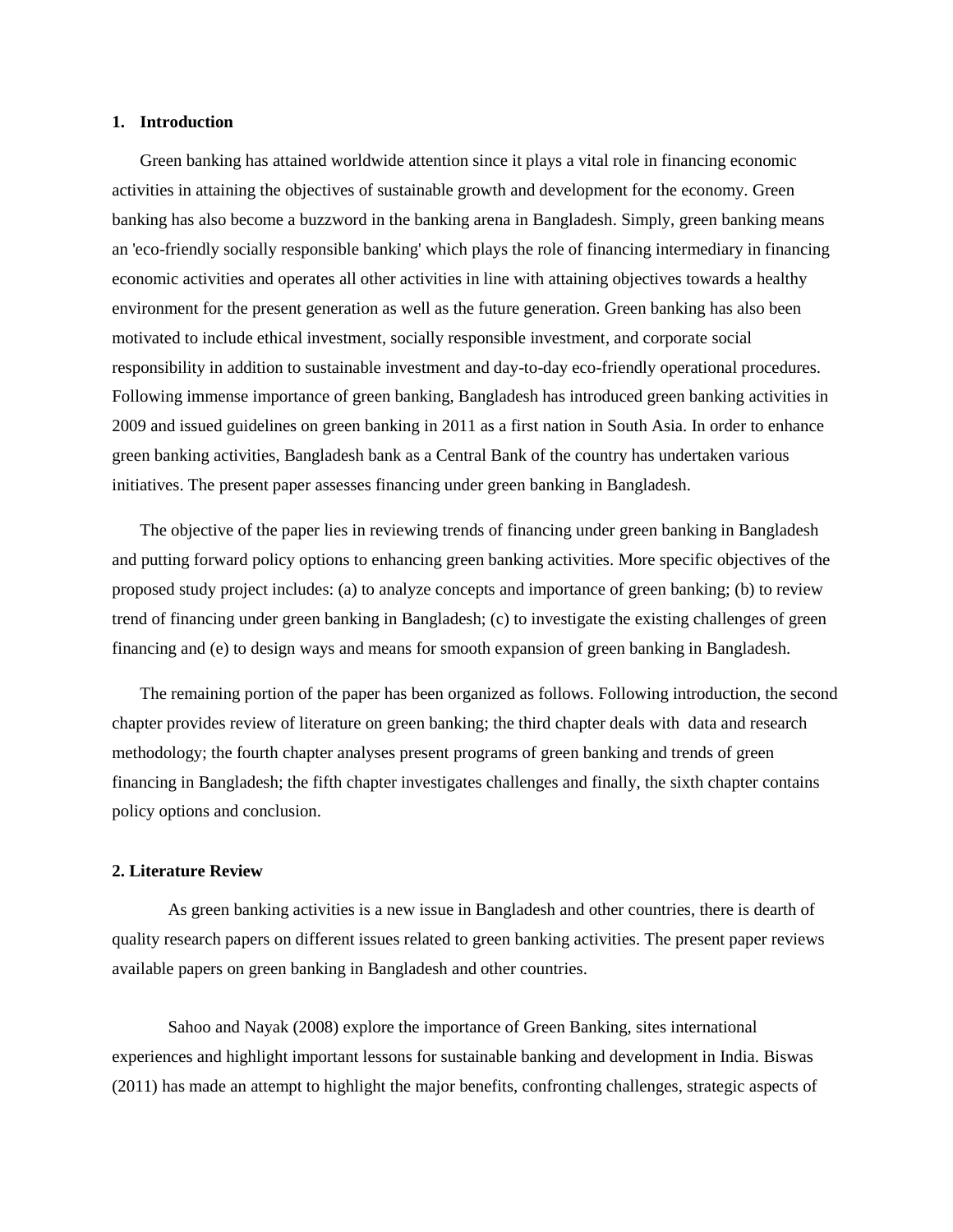Green Banking in the context of India. It has also presented the status of Indian banks as far as Green Banking adoption is concerned.

Bangladesh Bank (2011) issued policy guidelines for green banking policy in a formal and structured manner in line with global norms so as to protect environmental degradation and ensure sustainable banking practices in Bangladesh. With a view to developing green banking practices in the country, an indicative Green Banking Policy and Strategy framework has been developed for banks which contain three phases. The major portions of first phase include policy formulation and governance, incorporation of environmental risk in credit risk management, initiating in-house environment management, introducing green finance and creation of climate risk fund. The major parts of second phase incorporate sector specific environmental policies, green strategic planning and setting up green branches. The major components of third phase include designing and introducing innovative products, reporting in standard format with external verification and reporting green banking practices on quarterly basis.

Rahman, et at. (2013) analyze the prospects of green banking in Bangladesh. The authors mention that banks can be green through bringing changes in six main spheres of banking activities which include Change in Investment Management, Change in Deposit Management, Change in House Keeping, Change in the Process of Recruitment and Development of Human Capital, Corporate Social Responsibility (CSR), and Making Consciousness Among Clients and General Mass. Ullah (2013) presents a comparative analysis about the green banking issue among SCBs, SDBs, PCBs and FCBs in Bangladesh.

#### **3. Data and Methodology**

To attain the objectives of the study, the required information/data has been collected from secondary sources. The secondary source contains data gathered from reports of Bangladesh Bank and articles on green banking and country experiences. Descriptive analytical method based on table, graphs and charts has been used in the paper. We collected data from Annual Report of Bangladesh Bank, Economic Trend, Quarterly Review Report on Green Banking Activities of Banks and Financial Institutions from the website of Bangladesh Bank www.bb.org.bd. Due to limitations, data on green banking are available since 2013. Hence, our observations run from 2013Q1 to 2016Q2.

#### **4. Present Policies and Programs of Green Banking in Bangladesh**

Bangladesh Bank launched Policy Guidelines for Green Banking for banks for green banking activities in 2011. In 2012, banks were provided with a uniform reporting format for reporting green banking activities in a structured manner. In 2013, Policy Guidelines for Green Banking was also issued to the Non-bank Financial Institutions (NBFIs). To expedite the ongoing initiatives of banks and NBFIs at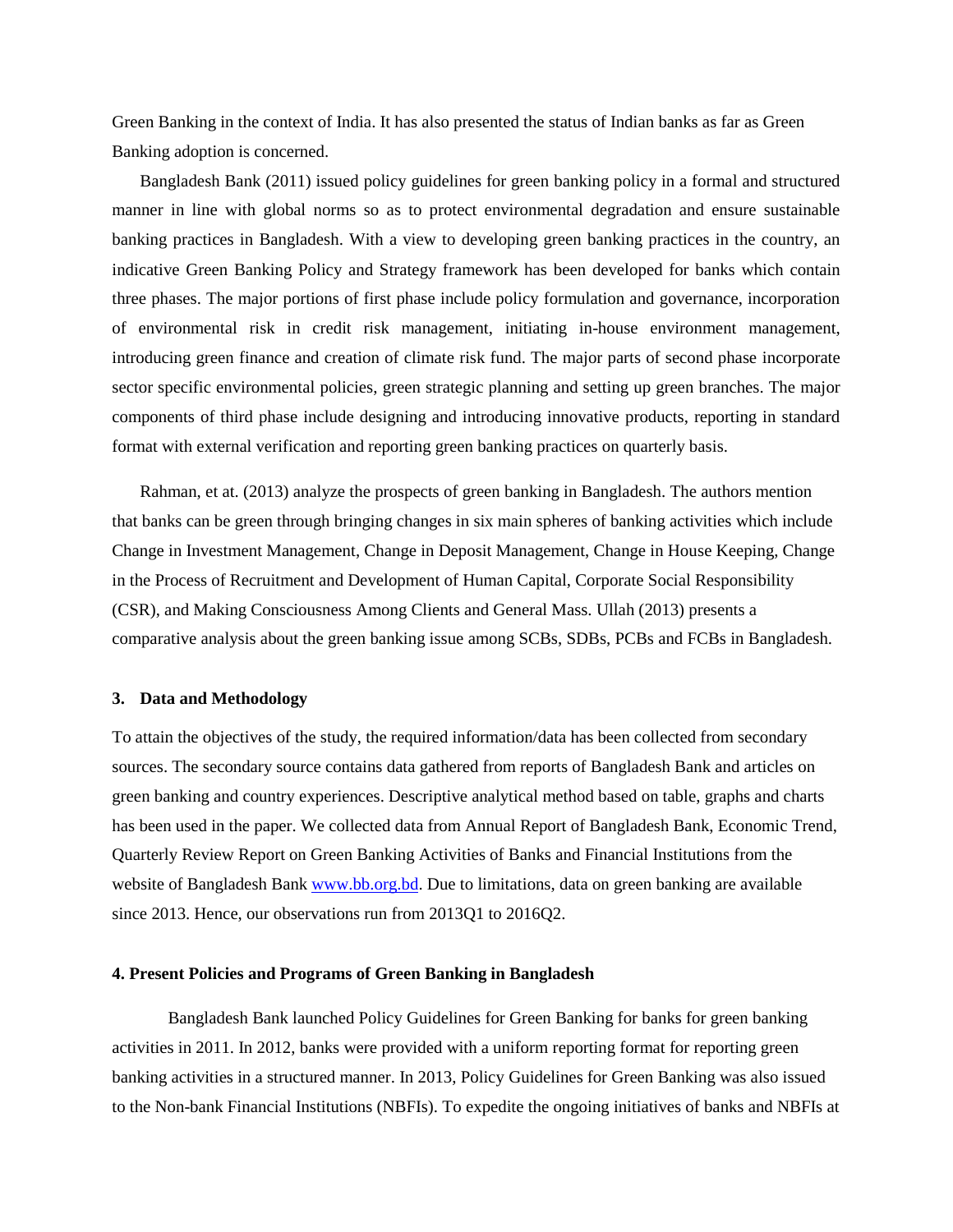faster pace for sustaining the environment compatible to climate change risk, minimum target of direct green finance as certain % of total funded loan to be disbursed/invested in each year effective from January 2015 onwards. So far, 55 banks out of 56 and 27 financial institutions (NBFIs) out of 30 have undertaken green banking programs by establishing green banking unit. Green banking activities include financing green projects, using climate fund, turning bank branches online, enhancing CSR activities, promoting mobile banking etc. Provision of loans with financial concession for environment friendly products and projects has been adopted to promote green banking in Bangladesh.

Green banking initiatives of Bangladesh Bank broadly can be categorized into some aspects: policy initiatives, monitoring of green banking activities of banks and NBFIs, refinance support from Bangladesh Bank (BB) in diverse green products/sectors and BB's own initiatives in environmental management. Major Green projects financed by banks and other financial institutions include renewable energy, energy efficiency, solid waste management, liquid waste management, alternative energy, fire burnt brick, non fire block brick, recycling and recyclable product, green industry, safety and security of factory and others (Sustainable Finance Department, Bangladesh Bank, 2016). Product-wise green finance by banks are given in Table1.

| Category of green finance        | <b>SCBs</b> | <b>DNBFIs</b> | <b>PCBs</b> | <b>FCBs</b> | <b>NBFIs</b> | Total  |
|----------------------------------|-------------|---------------|-------------|-------------|--------------|--------|
| Renewable energy                 | 44.4        | 4.2           | 1605.0      | 182.0       | 3660.2       | 5495.7 |
| Energy efficiency                | 10.1        | 0.0           | 2394.3      | 0.6         | 125.3        | 2530.3 |
| Solid waste management           | 0.0         | 0.0           | 12.2        | 0.0         | 0.0          | 12.2   |
| Liquid waste management          | 26.3        | 0.0           | 4326.5      | 36.2        | 449.0        | 4838.0 |
| Alternative energy               | 160.0       | 0.0           | 164.8       | 0.0         | 9.2          | 334.0  |
| Fire burnt brick                 | 1003.8      | 25.3          | 5353.9      | 0.0         | 775.0        | 7157.9 |
| Non fire block brick             | 0.0         | 0.0           | 169.8       | 0.0         | 40.0         | 209.8  |
| Recycling and recyclable product | 99.1        | 0.0           | 4179.6      | 80.0        | 518.8        | 4877.4 |
| Green industry                   | 380.0       | 0.0           | 4106.2      | 283.6       | 256.0        | 5025.8 |
| Safety and security of factory   | 0.0         | 0.0           | 1817.1      | 34.8        | 95.5         | 1947.4 |
| Others                           | 290.1       | 0.6           | 467.9       | 151.7       | 19.3         | 916.6  |

Table 1 Green finance in different products: FY16

Note : Figures are in million Bangladeshi Taka.

Source: Bangladesh Bank, Sustainable Finance Department, financial year 2015-2016.

#### **4.2. Green Finance**

A total amount of Taka 504.22 billion has been disbursed during FY16 by all banks and 30 NBFIs having exposure in green finance. Sector-wise contribution of the total green finance shows that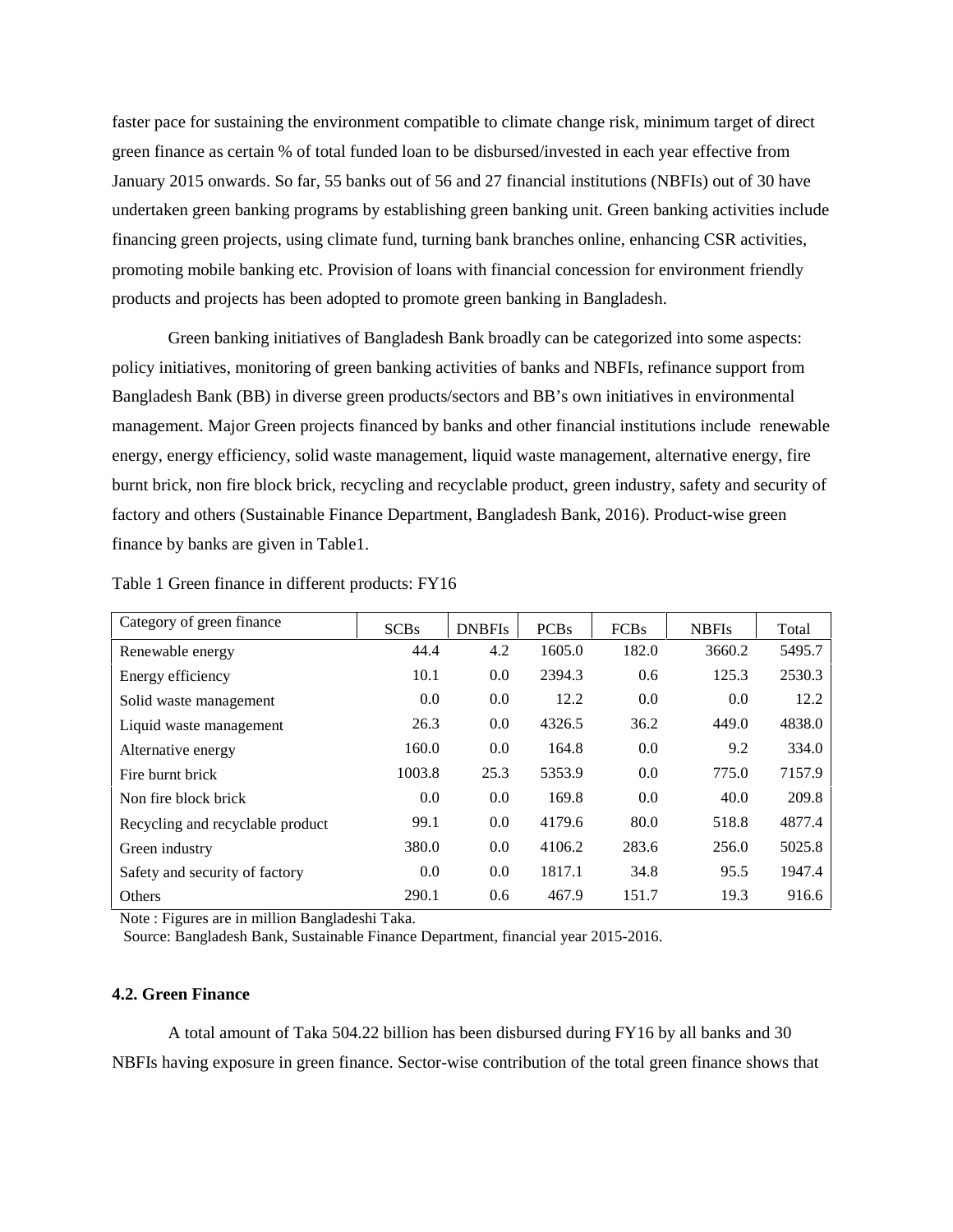the PCBs play the main role (80.4 percent) followed by FCBs (15.6 percent), NBFIs (3.4 percent), SCBs (0.6 percent) and SDBs (0.01 percent). Direct and indirect green finance by banks are given in Table 2.

|                | 2014-15                    |                              |                           |                             | 2015-16                    |                              |                           |                             |
|----------------|----------------------------|------------------------------|---------------------------|-----------------------------|----------------------------|------------------------------|---------------------------|-----------------------------|
| Types of banks | Direct<br>green<br>finance | Indirect<br>green<br>finance | Total<br>green<br>finance | Sector wise<br>contribution | Direct<br>green<br>finance | Indirect<br>green<br>finance | Total<br>green<br>finance | Sector-wise<br>contribution |
| SCBs           | 30.7                       | 0.9                          | 4.0                       | 0.854                       | 2.01                       | 1.23                         | 3.25                      | 0.6                         |
| <b>SDBs</b>    | 0.1                        | 0.3                          | 0.3                       | 0.075                       | 0.03                       | 0.00                         | 0.03                      | 0.01                        |
| <b>PCBs</b>    | 20.1                       | 346.1                        | 366.2                     | 78.61                       | 24.60                      | 379.89                       | 404.49                    | 80.4                        |
| <b>FCBs</b>    | 3.3                        | 68.2                         | 71.5                      | 15.35                       | 0.77                       | 77.55                        | 78.32                     | 15.6                        |
| <b>NBFIs</b>   | 8.3                        | 15.5                         | 23.8                      | 5.111                       | 5.95                       | 11.19                        | 17.14                     | 3.4                         |
| Total          | 34.8                       | 431.0                        | 465.9                     | 100                         | 33.36                      | 469.86                       | 503.22                    | 100.0                       |

Table 2: Direct and indirect green finance

Note : Figures are in billion Bangladeshi Taka.

Source: Bangladesh Bank, Annual Report and Sustainable Finance Department. Financial year 2014-2015 and 2015-2016.

#### **4.3. Environmental Risk Management (ERM)**

Environmental risk can be a facilitating element of credit risk because of its connectivity with environmental condition and climate change. Environmental Risk Rating (ERR) is obligatory above the threshold as mentioned in Guidelines on ERM for banks and NBFIs. ERR is applicable for the projects as well as the credit facility that fall above the threshold limit. According to guidelines, all banks and NBFIs have started environmental risk rating for projects. Total amount of Taka 1242.76 billion was disbursed in 52776 rated projects out of 60175 rated projects in FY16 (Table 3).

|               |                             | 2014-15                              |                                          | 2015-16                  |                                      |                                          |  |
|---------------|-----------------------------|--------------------------------------|------------------------------------------|--------------------------|--------------------------------------|------------------------------------------|--|
| Type of banks | No. of<br>projects<br>rated | No. of rated<br>projects<br>financed | Amount<br>disbursed in<br>rated projects | No. of<br>projects rated | No. of rated<br>projects<br>financed | Amount<br>disbursed in<br>rated projects |  |
| SCBs          | 1804                        | 1718                                 | 28.8968                                  | 1967                     | 1916                                 | 48.40                                    |  |
| <b>DFIs</b>   | 225                         | 225                                  | 3.8243                                   | 38                       | 50                                   | 2.35                                     |  |
| <b>PCBs</b>   | 40575                       | 33897                                | 1281.5271                                | 52182                    | 46531                                | 1944.82                                  |  |
| <b>FCBs</b>   | 2855                        | 1375                                 | 109.2305                                 | 2974                     | 1717                                 | 134.84                                   |  |
| <b>NBFIs</b>  | 2467                        | 2398                                 | 76.5783                                  | 3014                     | 2562                                 | 112.34                                   |  |
| Total         | 47926                       | 39613                                | 1500.057                                 | 60175                    | 52776                                | 2242.76                                  |  |

Table 3 : Environmental risk rating of banks and NBFIs

Note : Amount disbursed figures are in billion Bangladeshi Taka.

Source: Bangladesh Bank, Annual Report and Sustainable Finance Department. Financial year 2014-2015 and 2015-2016.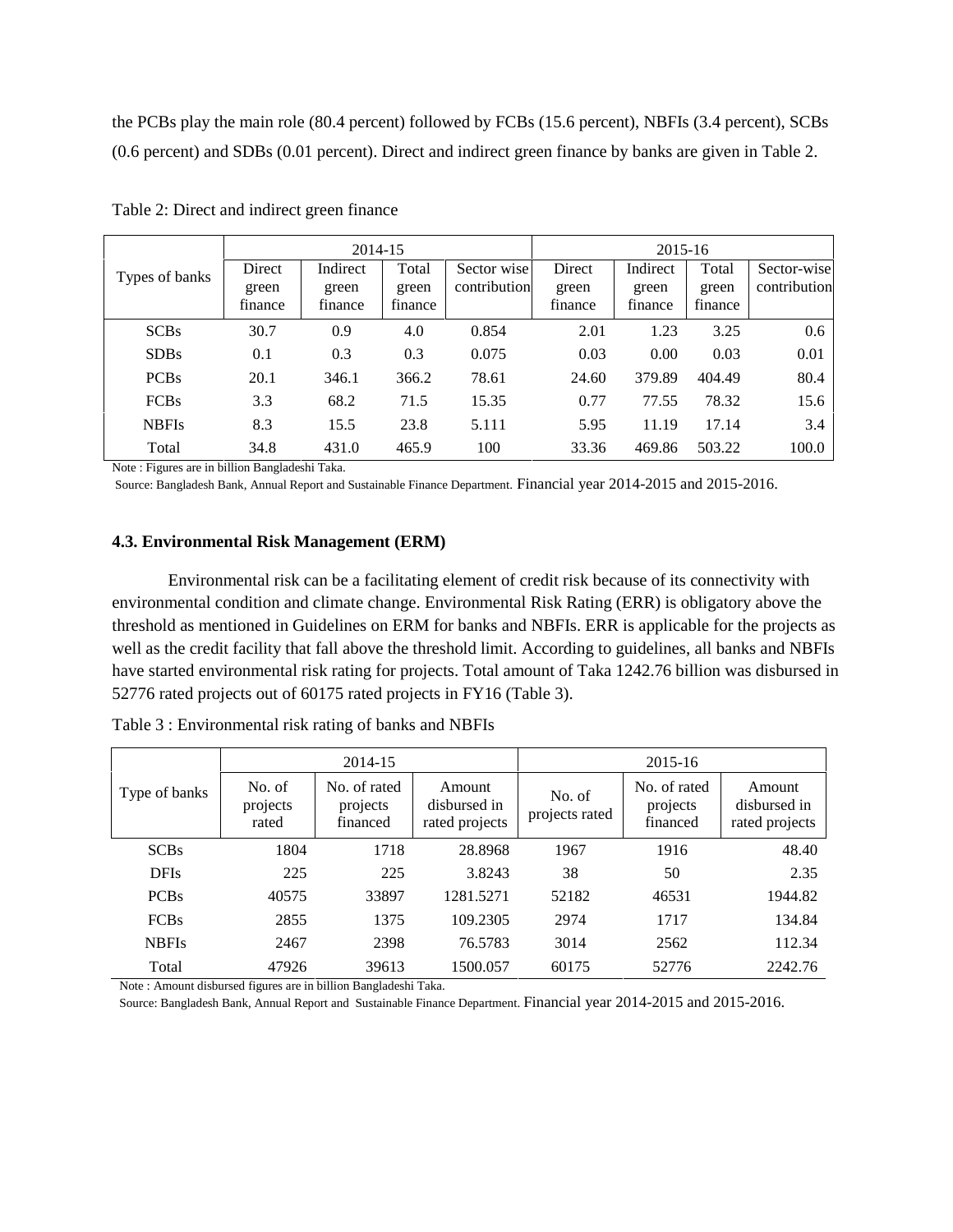#### **4.4. Climate Risk Fund and Green Marketing**

Total amount of utilization from climate risk fund by twenty two banks and for green marketing by 29 banks were Taka 455.7 million and Taka 53.5 million respectively in FY16. For the financial institutions total amount of utilization from climate risk fund was Taka 3.9 million and total expenditure for green marketing was Taka 2.7 million in FY16.

#### **4.5. Online Banking and Energy Efficiency**

55 banks out of 56 banks have online branches in FY16 whereas the number of banks was same in FY15. Online branches are 75.1 percent of total branches in FY16 which were 68.1 percent in FY15. Green banking policy has pursued the banks to establish branches powered by solar energy. The number of branches powered by solar energy stood at 493 in FY16 and this was 416 in FY15.

#### **4.6. BB's Refinance Schemes for Green Products/Sectors**

To promote renewable energy and environment friendly financial activity of Bangladesh, BB has formulated a revolving refinance scheme from its own source amounting Taka 2.0 billion in 2009. Refinance facilities are extended to the Participating Financial Institutions (PFIs) in this purpose. To avail refinance facility till 30 June 2015, 37 banks and 15 NBFIs have signed participation agreement with BB. Initially only 5 products were eligible for refinance. BB has increased the green product lines under the scheme to 50 in FY16. BB segregated these products into 11 categories which are: renewable energy, energy efficiency, solid waste management, liquid waste management, alternative energy, fire burnt brick, non fire block brick, recycling and recyclable product, green industry, ensuring safety and work environment of factories and miscellaneous. The cumulative refinanced amounts of the scheme up to June 2016 have been Taka 2811.7 million.

Total disbursement of refinance scheme for green products through BB increased by 133.7 percent to Taka 919.7 million in FY16 in comparison with Taka 393.5 million in FY15. Product-wise total disbursement for green products under refinance scheme increased in. The disbursement trend of this fund is given in Table 6.4 and Chart 6.1.In September 2014, BB has introduced a refinance scheme funded by liquidity of Shariah based banks and NBFIs in excess of their requirement which will be explicitly utilised for direct green finance of the said banks and NBFIs. These banks and NBFIs can utilise this fund for financing in the 50 products identified under BB refinance scheme.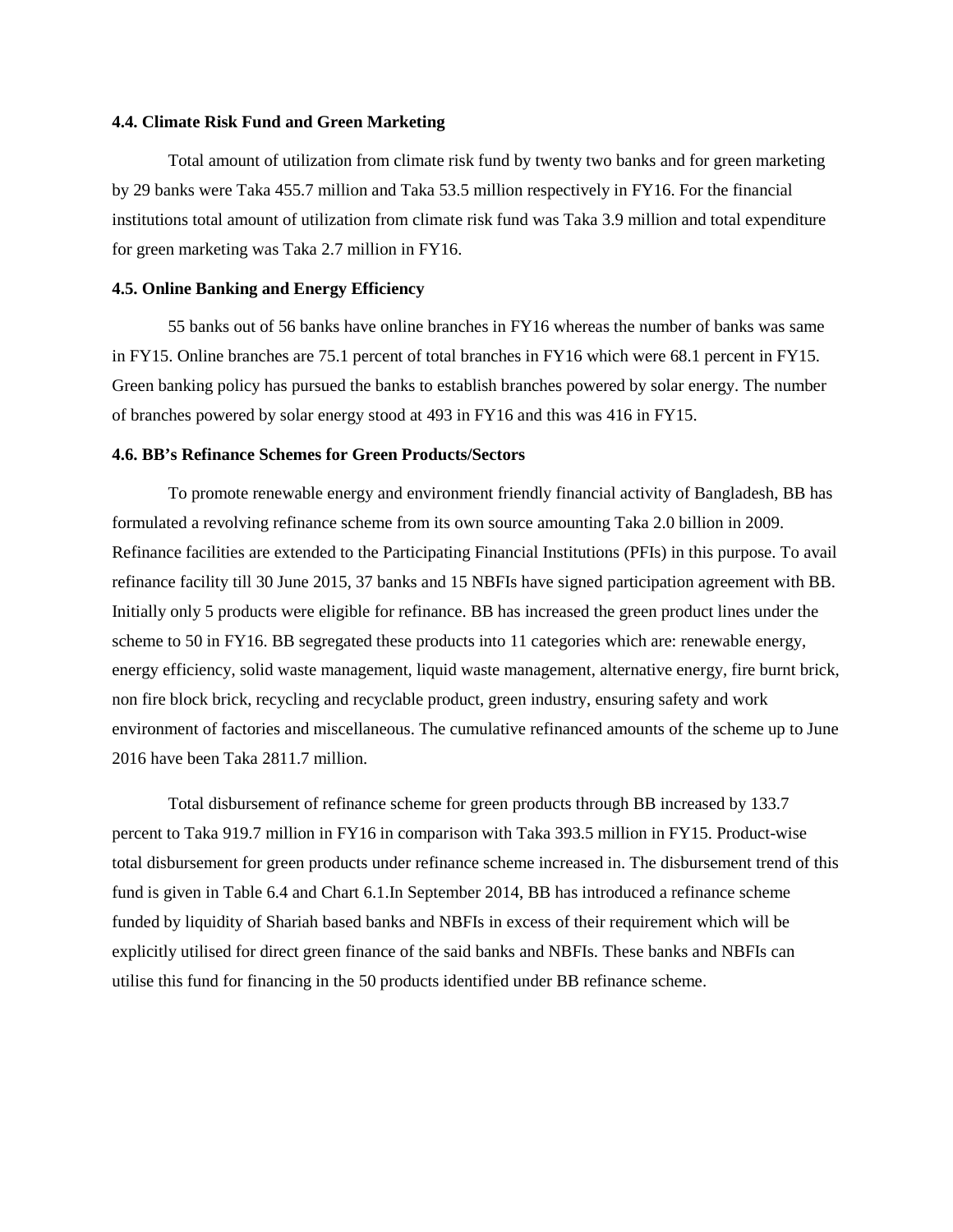| <b>Sectors</b>                                                                     | <b>FY12</b> | <b>FY13</b> | <b>FY14</b> | FY15     | <b>FY16</b> |
|------------------------------------------------------------------------------------|-------------|-------------|-------------|----------|-------------|
| Bio gas                                                                            | 133.2       | 113.6       | 212.8       | 83.3     | 84.8        |
| Solar home system                                                                  | 10.5        | 40.2        | 32.2        | 87.5     | 114.7       |
| Solar irrigation pump                                                              | 8.4         | $\Omega$    | 17.9        | 26.5     | 0.6         |
| Solar assembly plant                                                               | 248.8       | 122.7       | 49.6        | 148.1    | 16.3        |
| Solar mini-grid                                                                    | 0           |             | $\Omega$    |          | 10          |
| Effluent treatment plant                                                           | 22.2        | 57.4        | 10          | $\theta$ | 58          |
| HHK technology in brick kiln                                                       | 55          | 172.2       | 59          | 47       | 177.8       |
| Vermi compost                                                                      | $\theta$    |             |             | 1.1      | 1.6         |
| Green industry                                                                     | 0           |             | 0           | 0        | 400         |
| Safe working environment for textile.                                              | 0           | $\Omega$    | $\Omega$    | $\Omega$ | 35.7        |
| and garments industry workers                                                      |             |             |             |          |             |
| Organic manure from slurry                                                         | 0           |             |             | $_{0}$   | 0.2         |
| Paper waste recycling                                                              |             |             |             |          | 20          |
| Total                                                                              | 478.1       | 506.1       | 381.5       | 393.5    | 919.7       |
| Note: Figures are in billion Bangladeshi Taka.                                     |             |             |             |          |             |
| Source: Bangladesh Bank, Annual Report, 2014-15 and Sustainable Finance Department |             |             |             |          |             |

Table 4. Utilization trend of BB refinance scheme for green products

The shares of financing among green product have been depicted in Figure 1.



Figure 1 Shares of green products in refinancing: FY16

Source: Bangladesh Bank, Sustainable Finance Department. Financial year 2015-2016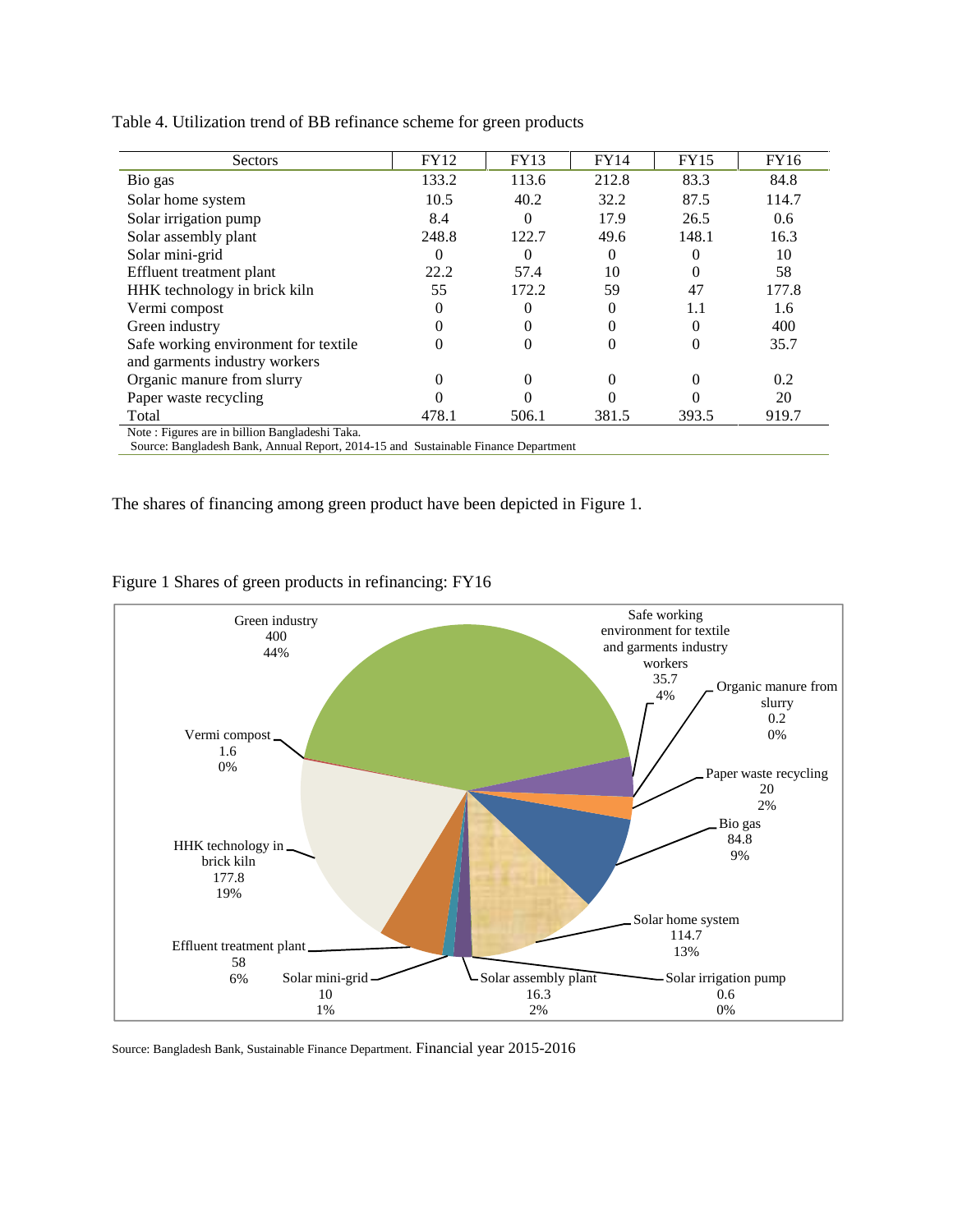To improve the efficiency of the brick kiln through efficient use of technology and energy including reducing Green House Gas (GHG) and Suspended Particulate Matter (SPM) on lending facilities namely "Financing Brick Kiln Efficiency Improvement Project", has been established in BB financed by Asian Development Bank (ADB) in 2012. In this disbursement process, total amount of loan from ADB is about USD 50.0 million or equivalent Taka. It has two parts: Part-A: USD 30.0 million (approximately)/equivalent Taka will be provided for conversion of Fixed Chimney Kiln (FCK) to improved zigzag kiln and Part-B: about USD 20.0 million/equivalent Taka for establishment of new Vertical Shaft Brick Kiln (VSBK), Hybrid Hoffman Kiln (HHK) and Tunnel Kiln. On lending facilities are extended to the PFIs in this purpose. Till 30 June 2016, 35 banks and 19 NBFIs have signed participation agreement with BB. Up to June 2016, USD 16.21 million has been disbursed under this project.

#### **4.7. Trend of Green Financing as Share of Total Bank Advances**

The share of green financing to total bank advances ratio was 1.68 percent in first quarter of 2013. Then it started increasing gradually and reached at 2.83 percent in q4 of 2014. Later it showed mixed trend. It stood at 2.23 at the end of q2 of 2016. Green banking as a share of total bank advances and its trend are depicted in figure 2.



Figure 2 Quarterly green finance and total bank advances ratio and its trend

Source: Bangladesh Bank, Sustainable Finance Department., Financial year 2012-2013 to 2015-2016.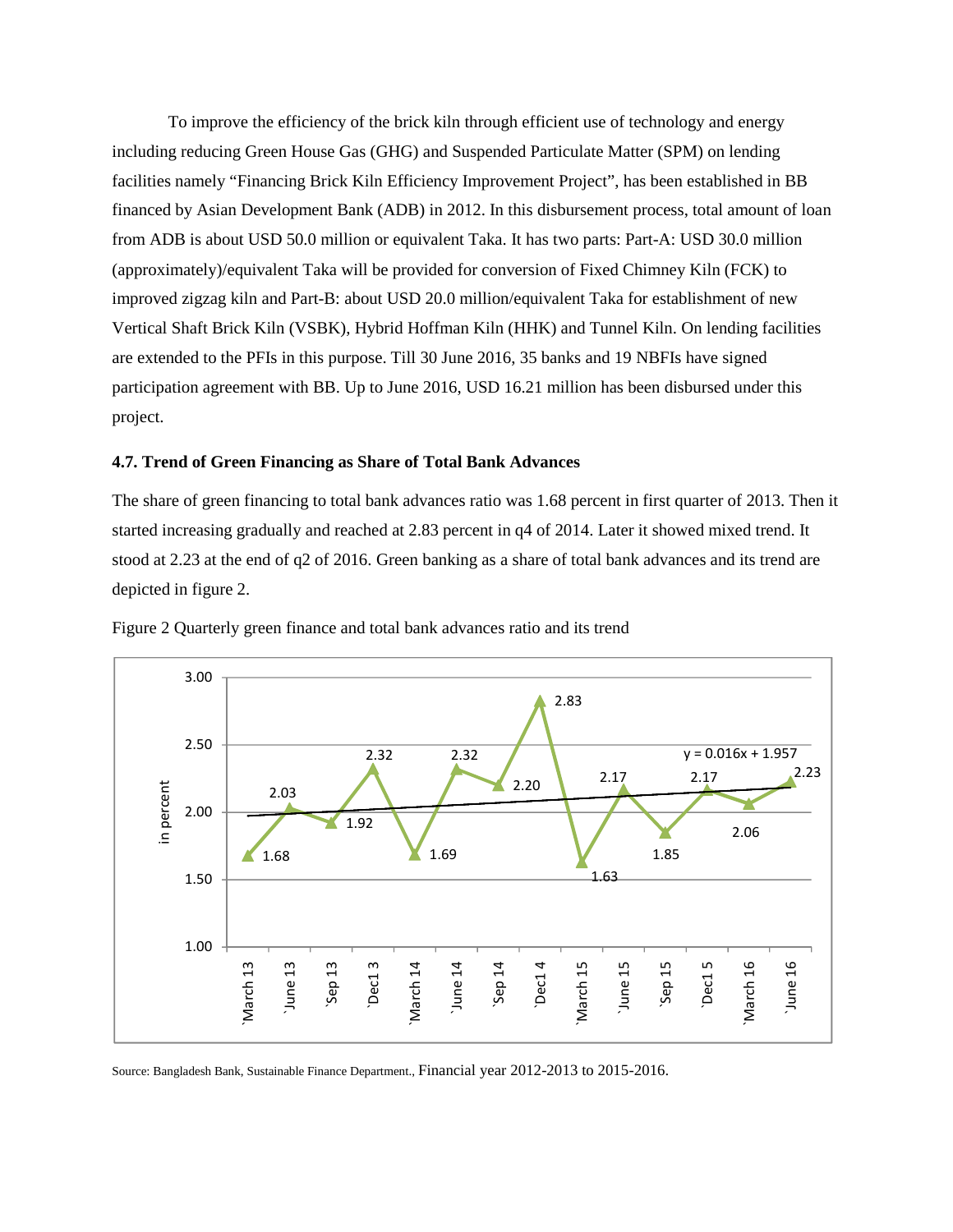#### **5. Challenges in financing under Green Banking in Bangladesh**

Financing under green banking in Bangladesh faces some challenges which includes diversification of Green banking products, lack of energy consciousness in adopting effective office time management and green building, paucity of adequate financing for mass transportation system' and want of motivation for more social responsibility services.

#### **6. Policy Options and Conclusion**

Following policies may be adopted in enhancing green financing

- (i) Promoting diversification of green products: Undertaking bold steps for diversification of green products by participatory banks and NBFIs
- (ii) Promoting energy consciousness: Mass awareness should be created for adopting effective office time management, green office, residential and factory building
- (iii) More funds in green projects: Banks should be encouraged to allocate more funds in green projects
- (iv) Arranging green fares: Attracting attention of entrepreneurs about green finance and projects, fares may be arranged at district levels.

As green banking has become a vital tool for sustainable financing, Bangladesh Bank has undertaken different initiatives to promote green banking activities in Bangladesh. Motivated by Bangladesh Bank, banks and NBFIs have started to implement different programs of green banking. The state-owned banks are lagging behind private banks in terms of making branches online. The present paper has used secondary data to attain its objectives. Further research needs to be conducted using data based on field survey in designing and implementing proper policies for smooth expansion of green banking activities in Bangladesh.